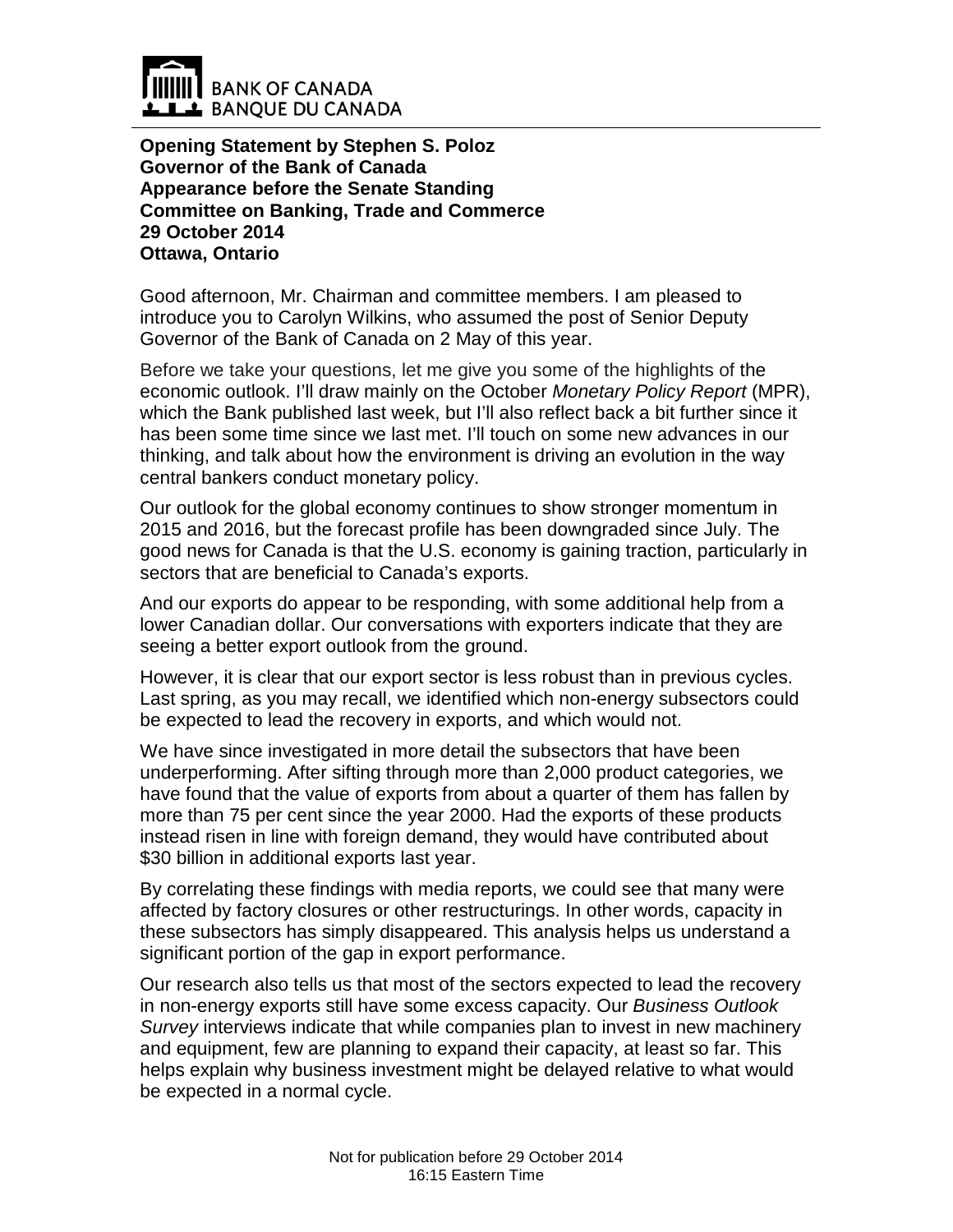This research has important implications for Canada's employment picture. We know that when companies restructure or close their doors, the associated job losses are usually permanent. If companies can meet increased export demand with existing capacity, the associated employment gains can be fairly modest, with most of the increase in output coming in the form of higher productivity. The bigger employment gains will come when we enter the rebuilding phase of the cycle—when companies are sufficiently confident about future export demand that they begin to invest in new capacity and create new jobs.

These considerations enter into our estimation of the output gap—the difference between GDP and potential GDP—which is the key macroeconomic determinant of the outlook for underlying inflation. When the economy moves into a position of excess supply, inflation declines, and when it moves into a position of excess demand, inflation rises.

There is no single preferred measure of capacity in the economy. Traditionally, we have put the most weight on measures based on output, or GDP. Each October, we do a full analysis of the determinants of potential output, and its future trend. We have done so in this MPR, but in future we will update this analysis in every MPR. This time, we also offer a special technical box that considers the dynamics of excess capacity in longer business cycles like this one.

The reason this is important is that in such longer business cycles, the restructuring or closure of firms reduces potential output while creating permanent job losses. This means that the output gap can appear smaller than the labour market gap, which is our current situation. This difference persists until after the rebuilding phase of the recovery I discussed earlier, when the excess capacity measures eventually converge.

Our judgment is that we have considerable excess capacity and that continued monetary stimulus is needed to close the gap and bring inflation sustainably to target. But we take account of our uncertainty around the degree of slack by considering a range of possible slack estimates in our deliberations.

Another important building block of our policy framework is the neutral rate of interest. The neutral rate is the rate of interest that should emerge once all the dust has settled—inflation is on target, the economy is operating at its full capacity, and all shocks have been worked out. Carolyn discussed this in an important speech last month; there is also a discussion paper about it on our website and a box in this MPR. The neutral rate, too, is uncertain. We estimate that it now lies between 3 and 4 per cent, which is well below pre-crisis levels. But since the difference between current rates and the neutral rate is our best estimate of monetary stimulus, understanding the risks around this is also important.

After weighing these considerations, it is our judgment at this time that the risks around achieving our inflation objective over a reasonable time frame are roughly balanced. Accordingly, we believe that the current level of monetary stimulus remains appropriate.